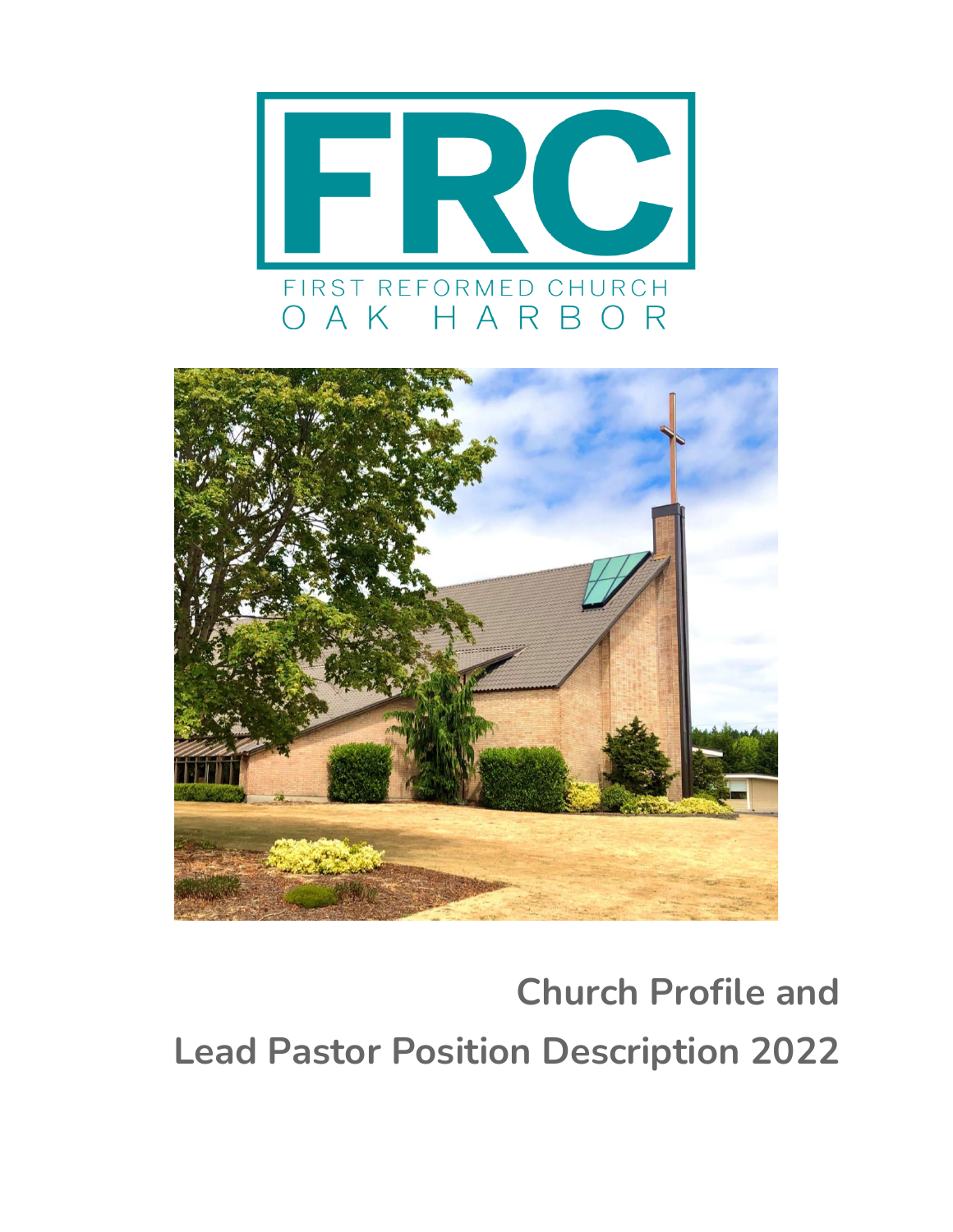## Who We Are

This profile of *First Reformed Church* Oak Harbor is designed to give potential Lead Pastor applicants an overview of our church, and our community. If you sense the Holy Spirit guiding you towards this ministry, we will welcome your application and the opportunity to know more about you. Thank you for taking the time to read this information about FRC. We pray that God will lead you in your pursuit of His will for your life.

FRC values a church body that is *cross-generational* and acknowledges that every age has meaningful ways they can contribute to God's kingdom.

Represented in the congregation are families from multiple generations dating back to the settlers of our town and those who have just arrived due to *military* service. Our connection with the military has always been important to us, bringing much richness and diversity to our congregation. We aim to be a church family that makes all people feel invested in, valued, and cared for.

The results of a recent Search Team survey indicated that two factors significantly influence long-term membership at FRC: Reformed theology and fellowship. The survey also reported that regardless of generational ties, FRC feels like *family.*

Like many churches around the world, Covid-19 has greatly impacted our congregation. Our Lead Pastor of seven years departed during that time as well as some military families. Many of the ministries of our church have been put on hold since spring of 2020. We are prayerfully looking at where, and how, *God is leading us to grow and rebuild.*









Our Vision LOVING GOD GROWING IN CHRIST **SERVING OTHERS LIVING GENEROUSLY**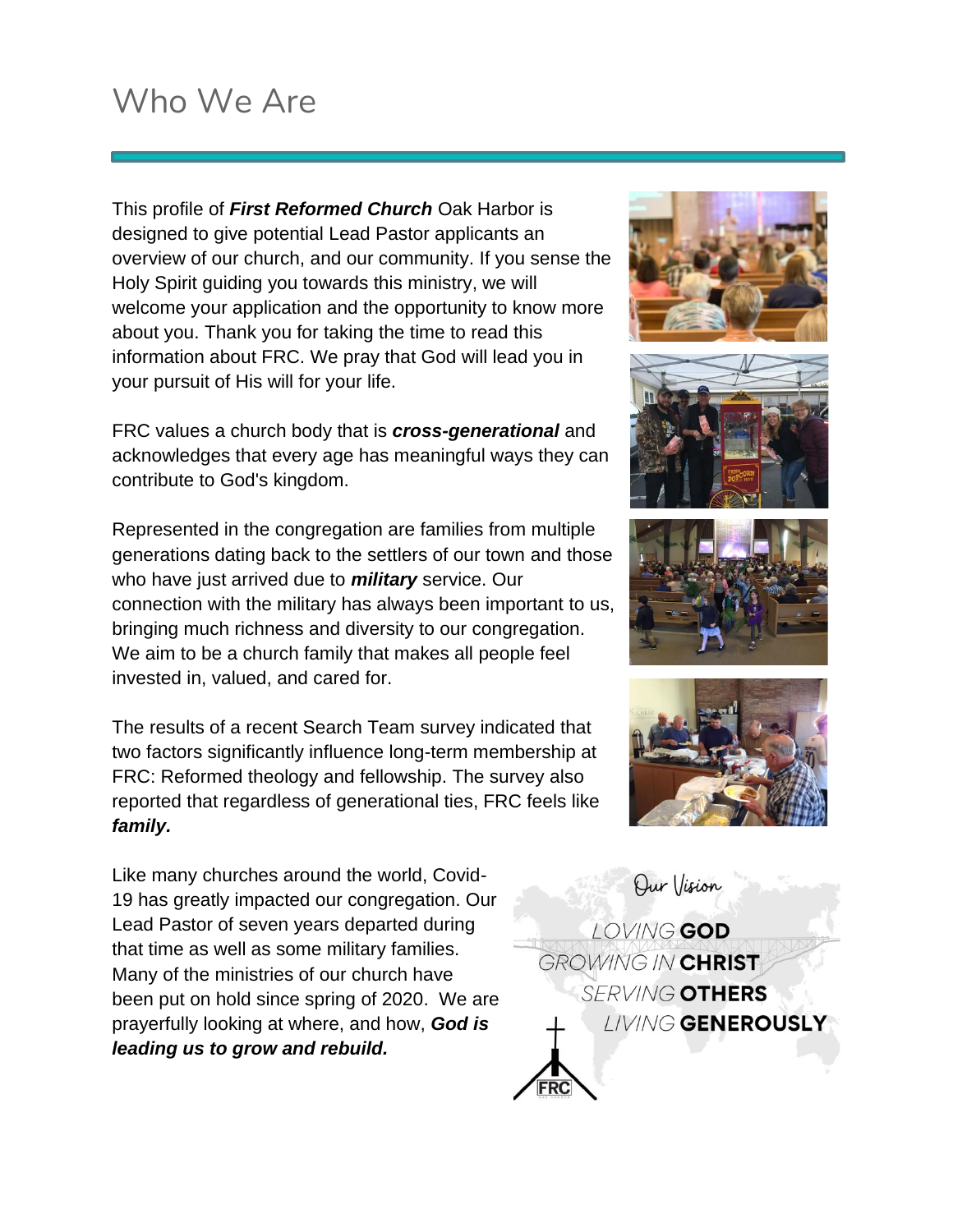# Where We Are

Oak Harbor, WA is located in the rain shadow of the Olympic Mountains on Whidbey Island. The island is surrounded by breathtaking scenery and experiences half the annual rainfall of Seattle. With the presence of five state parks, nearby islands to

explore, and national parks within driving distance; there is a host of recreational activities for an active outdoor lifestyle. The island community of Oak Harbor is an outstanding place to live, work, and play.

North Whidbey Island (population approx. 40,000+) is a two-hour drive from Seattle and is accessible by both bridge and ferry. Oak Harbor is Whidbey Island's largest community. It combines the charm of a small town with the convenience of a city.



Located a few miles from town is the largest employer in the community, Naval Air Station Whidbey Island. Oak Harbor is very proud of its military contributions and you'll often see, and "hear", a variety of military aircraft overhead along with a diverse culture of men and women in uniform.

Our community boasts several options for education. Oak Harbor Public Schools [www.ohsd.net](http://www.ohsd.net/) offers many innovative programs and is a leader in the area. Oak Harbor Christian School [www.oakharborchristian.org](https://www.oakharborchristian.org/) has been a fixture in the community since 1938. We also have a local college, Skagit Valley College [www.skagit.edu.](http://www.skagit.edu/)



More information can be found at [Oak Harbor Chamber of Commerce](https://www.oakharborchamber.com/)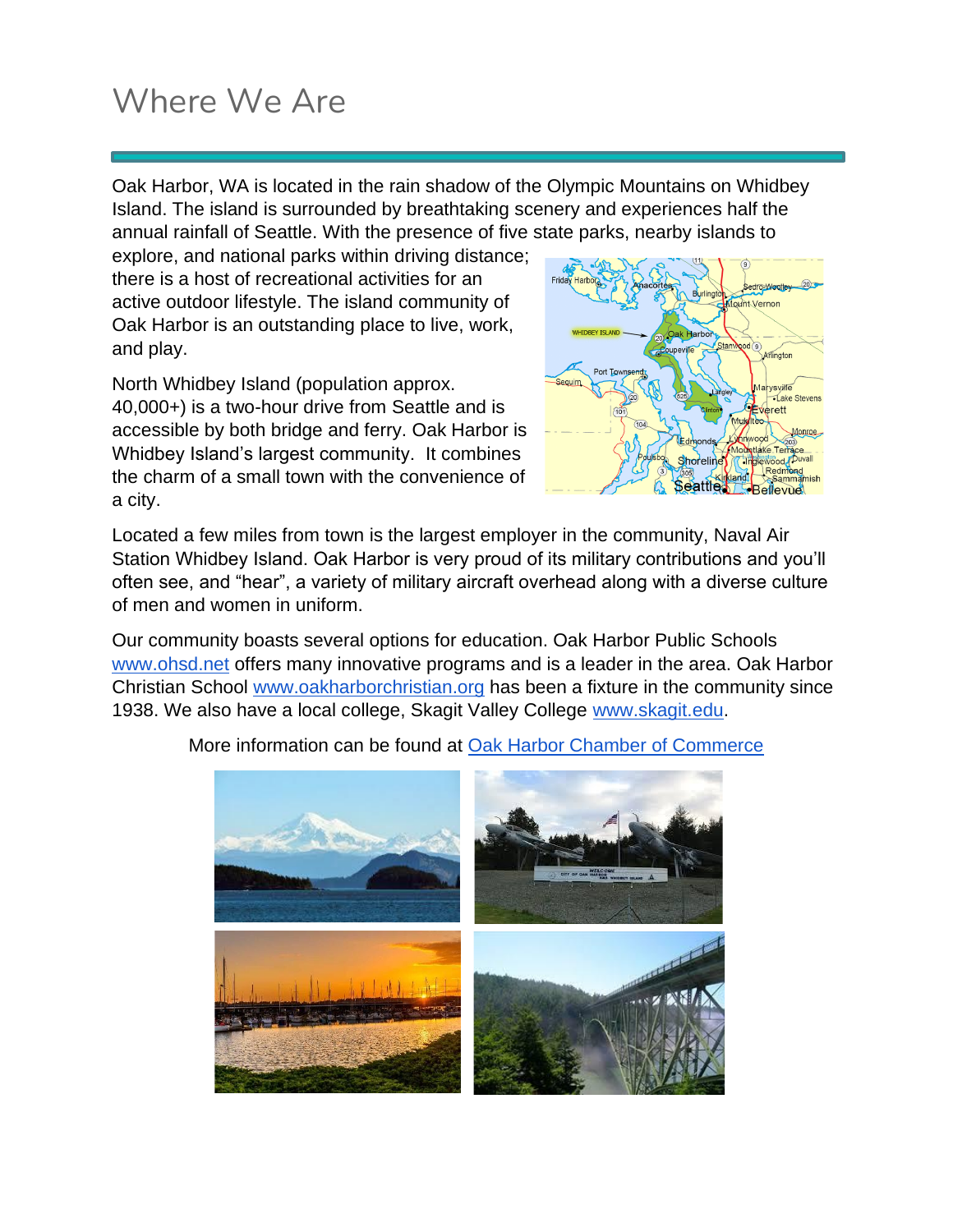# What We Are About

#### **Sunday Worship**

Our services are designed to come before our Living God to help propel us into living out our vision and mission throughout the week. We believe that worship is an act of the people unto the Holy Triune God. Sunday morning services follow a liturgical design. Communion is celebrated the first Sunday of the month. Currently the worship team is composed of volunteers with an interim Worship Coordinator. Our praise team is made up of several vocalists, piano/keyboard, percussion, guitar, viola, trumpet, and bass.

#### **Bible Studies**

Our church has various men's, women's, and outreachoriented Bible study options. These studies take place on and off campus and are designed to provide fellowship, meaningful time in God's word, and opportunity for us to grow in faith.



#### **Home Groups**

Our Home Groups exist to be a practical application of the mission of FRC. It is also an expression of our desire to lead Christ-centered lives focused on scripture. We seek to invite members, friends, visitors, and community for the purpose of walking through life together sharing each other's burdens and celebrations.

#### **Children's Ministry**

Each week we have a children's moment during our Sunday morning worship service. We provide Bible activity pages and coloring sheets for children to use during the sermon time. Since Covid, our other children's programs are still on hold. We are planning to restart our programs in the near future. Nursery services are provided each week during the Sunday worship service. Our nursery is open to infants and children from birth through age 3.

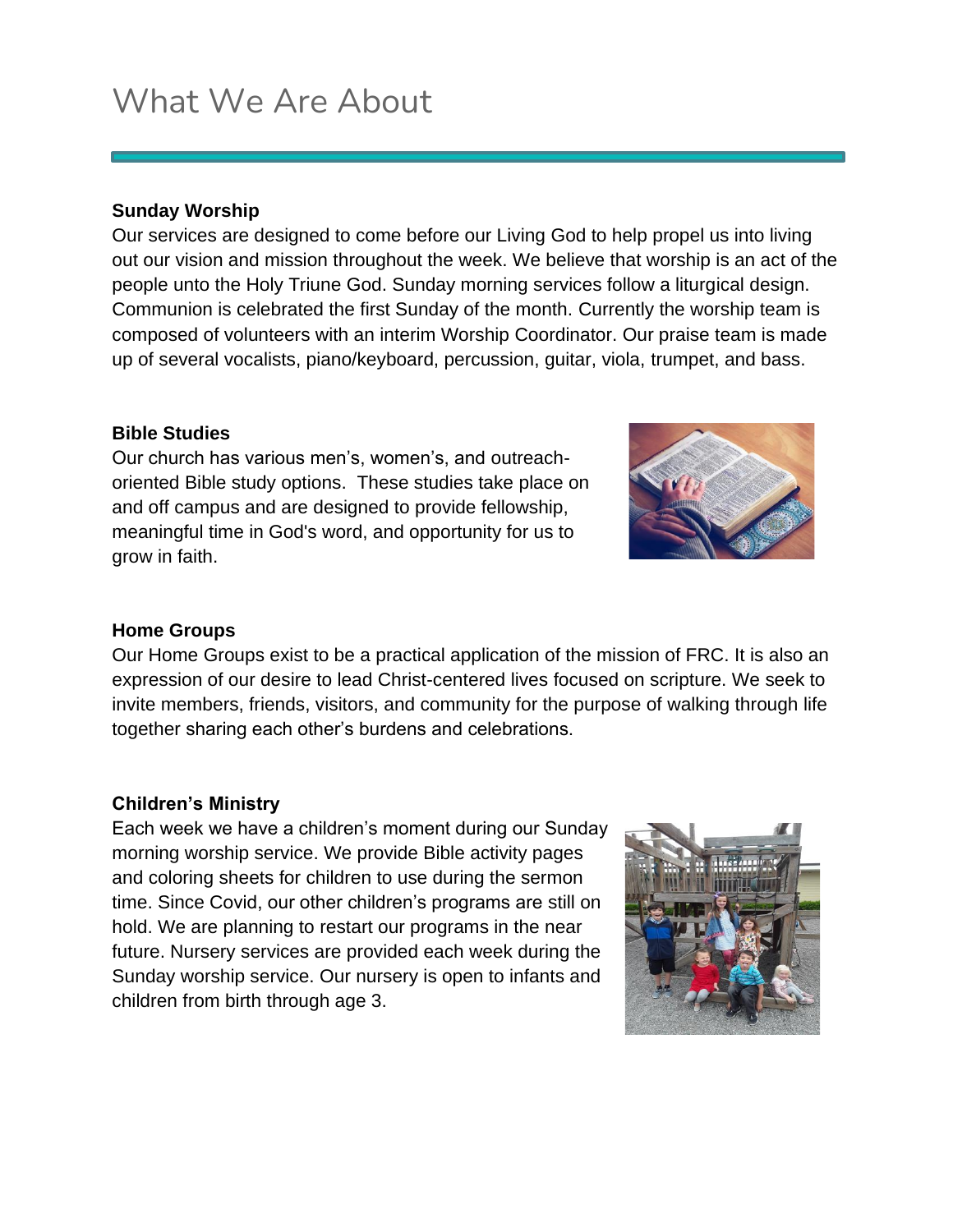#### **FRC Youth Ministries**

Our youth ministries have strived to build bridges above and below typical age groups. Christ in community has been a guiding principle. Oak Harbor has a very diverse educational experience for students and families: public school, private school, home school, co-op education, and several hybrid options. Ministering to military families and deeply rooted families creates a very diverse atmosphere of mutual respect. FRC has a strong commitment to Christ-centered, Bible-based discipleship and training and a desire to reach students where they are. Every year the student population changes, and we strive to change with it while keeping solid biblical doctrine and teaching at our core.



To expand our vision and mission in and to the community we initiated a partnership with Young Life in 2020 that is mutually supportive and leverages our combined resources. The summer will see our students attending three to four different summer camp options and multiple fundraising events. The FRC/Young Life partnership will have continued leader contact work with students, special events, and planning and training for the upcoming school year.

#### **FRC Kidz Preschool**

For the past thirteen years, FRC has provided quality early childhood education in a loving, Christ-centered environment here on our campus. FRC Kidz Preschool provides thematic units, pre-readiness skills, arts & crafts, science, math, chapel, music class, indoor/outdoor play for children 30 months to 5 years old. Our preschool is well respected in the community and is a means of outreach for our church.



#### **Sonshine Visitors**

Sonshine ministry provides Christian companionship to current and former congregants who are unable to attend worship services on a regular basis. Their absence may be the result of age, an impairment resulting in immobility or a condition which renders them incapable of extended periods away from their home. Visits may also be extended to the loved ones of current members who may or may not have attended FRC.

#### **Special Events/ Ministries**

- Nourishing our Neighbors
- Trunk or Treat
- Christmas Bazaar
- Grassroots Christmas Program
- Neighborhood Block Party
- Local Concerts
- VBS
- Blood Drives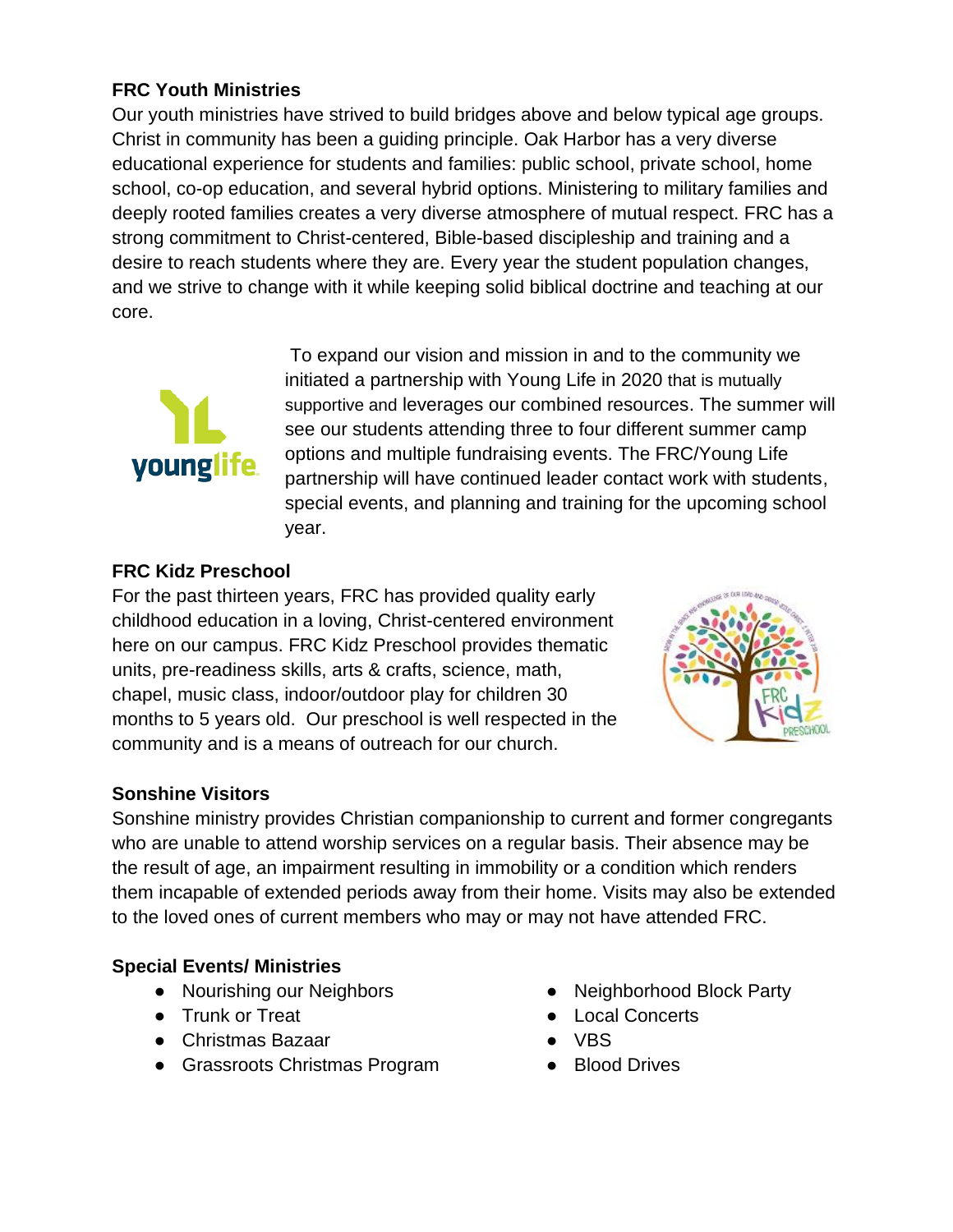#### **Global and Community Missions**

First Reformed Church partners with global and local community outreach programs to support the mission of the church to be the very presence of Christ in the world.

We prayerfully, financially, and actively support the following local ministries:



North Whidbey Help House

<https://www.facebook.com/North-Whidbey-Help-House-267618856581791/>

- The Haven[:](https://whidbeyhomeless.org/) <https://whidbeyhomeless.org/>
- Pregnancy Care Clinic[:](https://islandspcc.org/) <https://islandspcc.org/>
- Broadview Elementary School[:](https://www.ohsd.net/bves) <https://www.ohsd.net/bves>



Additionally, we prayerfully and financially support the following global ministries:

- · Children of the Promise[:](https://childrenofthepromise.org/) <https://childrenofthepromise.org/>
- RCA Global Missions[:](https://www.rca.org/global-mission/) <https://www.rca.org/global-mission/>
- International Student Inc: <https://internationalstudents.org/>
- Navigators[:](https://www.navigators.org/) <https://www.navigators.org/>
- Samaritan's Purse[:](https://www.samaritanspurse.org/) <https://www.samaritanspurse.org/>





**JIEW EL** 





Samaritan's F

See our website at<https://frcoh.org/> for testimonials from our partners.

Our Mission **SEEKING TO BE THE VERY PRESENCE OF CHRIST** IN THE WORLD.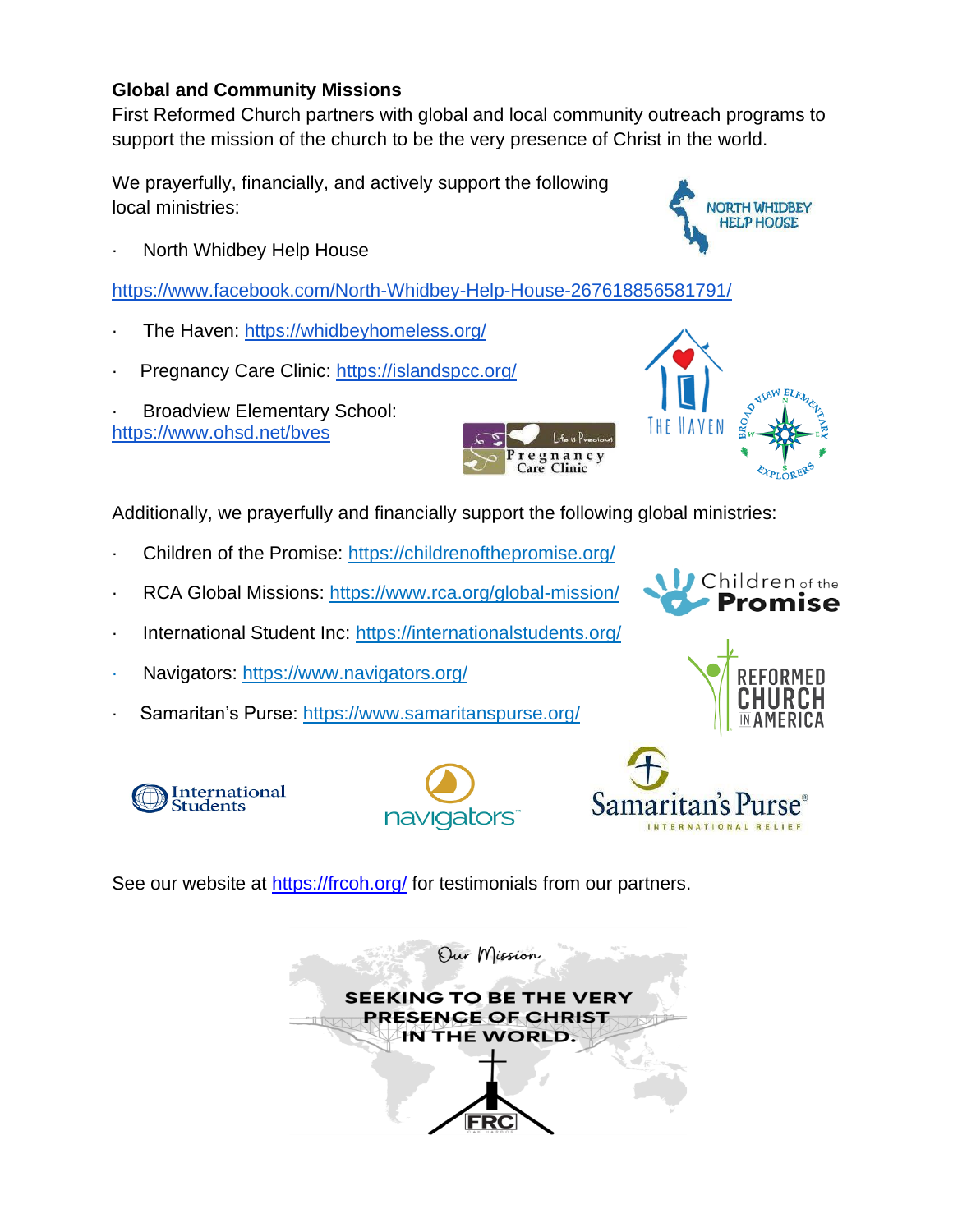# Lead Pastor Position Description

#### **Expectations**

**MODEL** a personal and growing relationship with Jesus Christ, worthy of imitation, demonstrating biblical qualities of integrity, humility, accountability, teachability and compassion as a gracious and loving pastor.

**LEAD** to equip and unify the congregation, leaders, and staff to be forward-moving in our mission to engage the community around us and in so doing to fulfill FRC's mission: *Seeking to be the very presence of Christ in the World.*

**CULTIVATE** through the power of the Holy Spirit a culture where the Gospel is proclaimed, lives are changed, and leaders and teams are identified to do the work of ministry.

**DEVELOP** an engaged congregation, building generational and cultural connections by nurturing honesty, openness, and respect for all.

#### **Responsibilities**

#### Spiritual Leadership

Serve as the spiritual leader of the church, demonstrating overall vision for the direction of the ministry and providing leadership to the Board of Elders, serving as President of Consistory in accordance with the Book of Church Order.

#### Teaching / Worship

Lead worship in a way that inspires the congregation, reinforces our biblical and Reformed theology, and encourages participation. Preach 40 Sundays a year and lead special services. Collaborate with a worship team to design services.

#### Equipping Leaders / Building Teams

Identify, attract, lead, and develop gift-based, passion-driven, effective leaders and teams to do the work of ministry, and the ability to delegate authority to the congregation to fulfill our mission: *Seeking to be the very presence of Christ in the World.*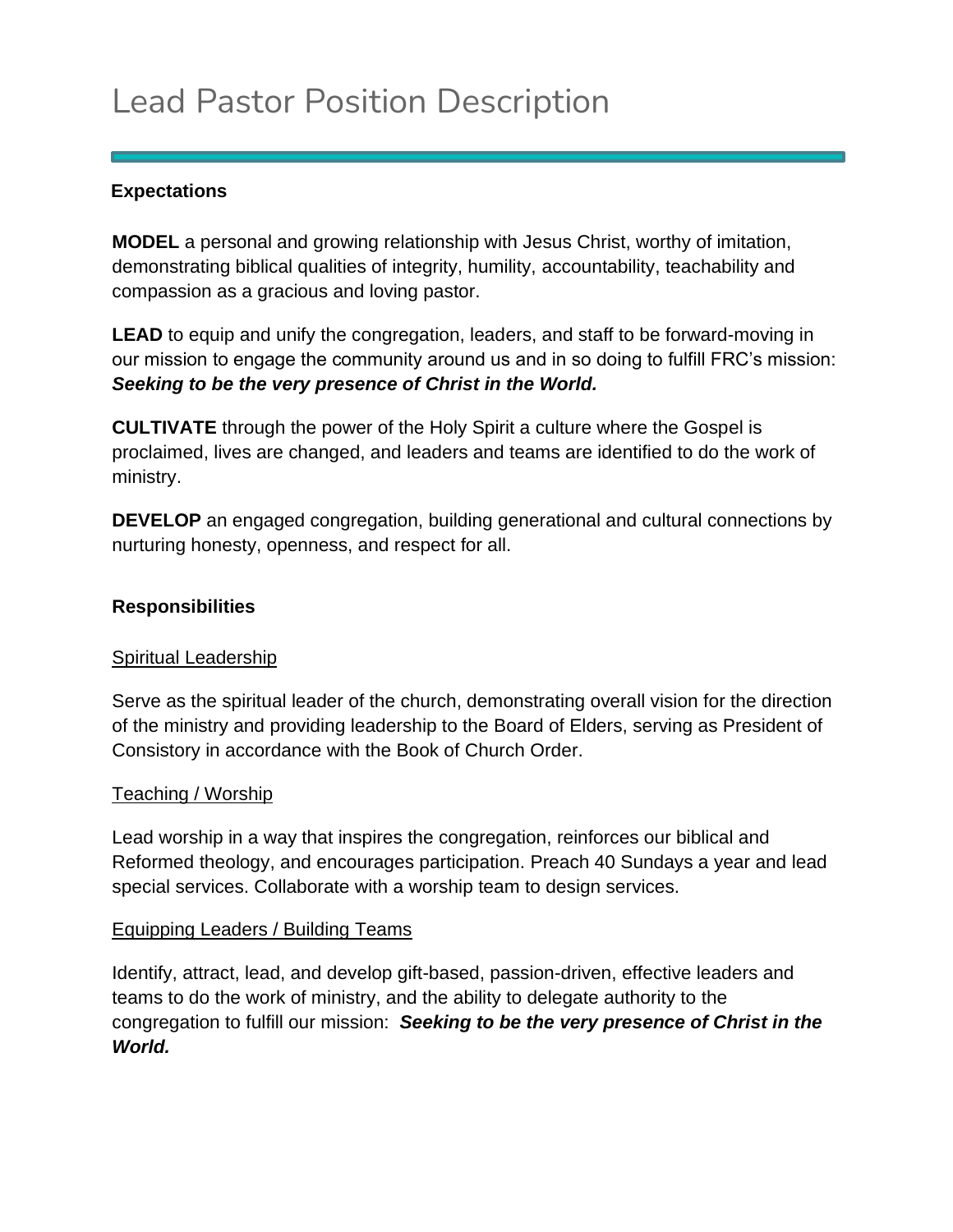#### Missionally Focused / Discipleship-Driven

Demonstrate skill in, evangelism and discipleship, challenging the congregation to maintain an outward focus to fulfill the Great Commission both locally and globally. Work with staff and church members to cultivate outreach events for the community. Network with partners in the community to educate, equip, and engage the congregation.

#### **Qualifications**

- Seminary Graduate (M. Div.), the equivalent theological education, or Commissioned Pastor.
- An ordained pastor in good standing with their Classis or governing ministerial body.
- Demonstrate pastoral/ministry experience.
- Be committed to Reformed theology.
- Be received by and participate in the Classis of Cascades.
- Actively participate in church activities, providing encouragement and support whenever possible.
- Participate with the deacons and ministry directors in the development of an annual budget.
- Self-motivated, dedicated to the church, and able to set professional and personal boundaries.
- Be committed to the historic RCA position on human sexuality.

#### **Organization**

- Preside at all Congregational meetings and at all Consistory meetings in accordance with First Reformed Church By-Laws.
- In conjunction with the Consistory, oversee all staff and ministries of the church including but not limited to daily supervision, goal setting, training and professional development, job reviews including evaluations, hiring, discipline, and removal from positions.
- Provide oversight, with the board of Elders, of congregational member conduct and administer discipline (teaching and correction) as needed.
- Oversee the visitation of the congregational members in collaboration with the Elders.
- Perform pastoral services as requested by the congregation and community.
- Provide counseling/meetings for both members and non-members. However, the Lead Pastor is not obligated to solely provide counseling but may also encourage referrals to professionals when possible.